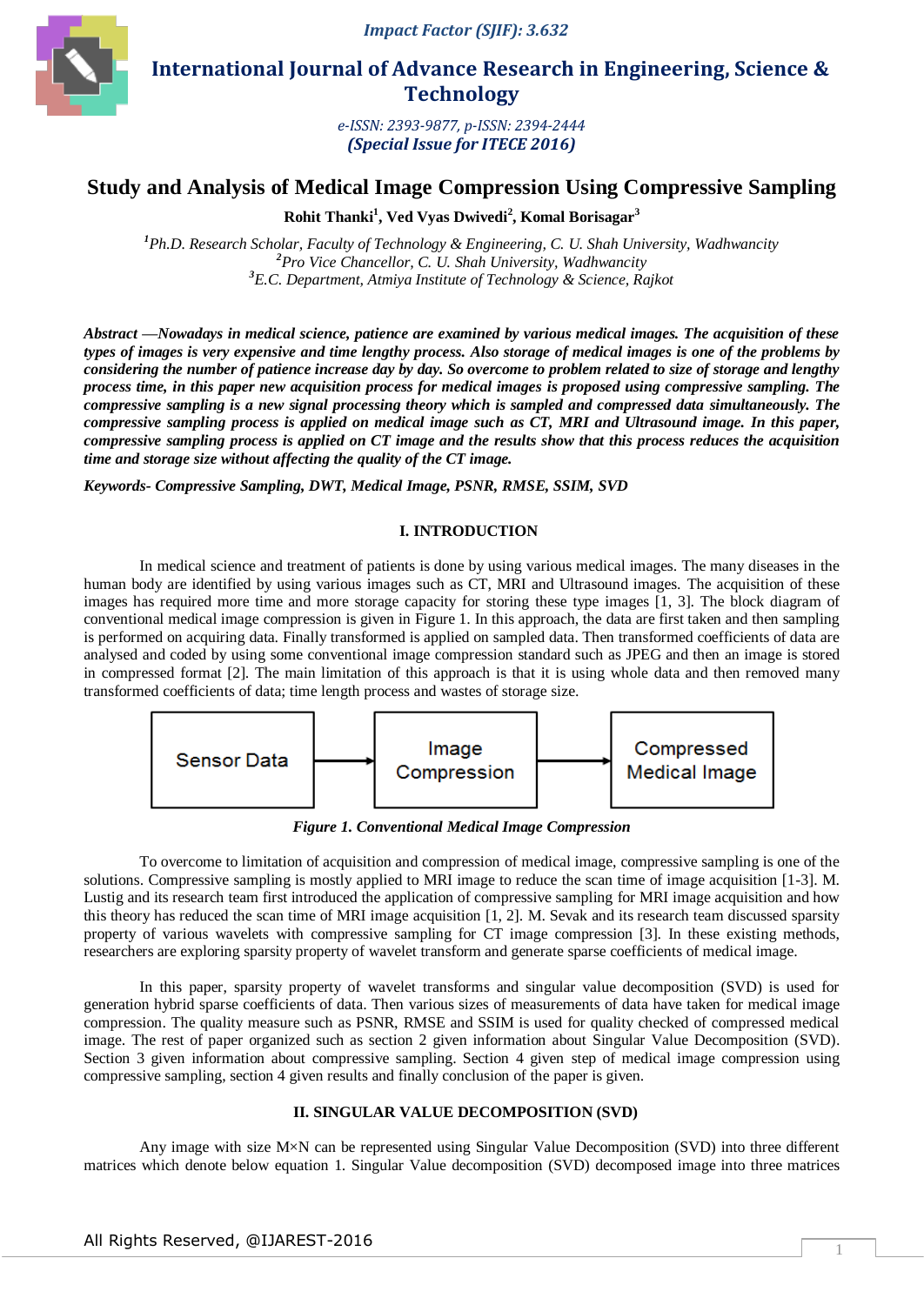such as a singular value matrix with size of M×N and two unitary matrices U with size of M×M and V with size of N×N. The properties of these three matrices [12, 13] are given below.  $[U, S, V] = SVD(I)$  (1)

- 1. It can be represented as  $I=U^*S^*V^T$ .
- 2. U is called an M×M real or complex unitary matrix and  $V^T$  (the conjugate transpose of V) is called an N×N real or complex unitary matrix.
- 3. S is an M×N rectangular diagonal matrix with nonnegative real numbers on the diagonal. This matrix is also called as singular matrix.
- 4. Brightness and geometric characteristics of the image can be represented by this singular matrix vector.
- 5. This Singular matrix is also important for compressive sensing and watermarking because this matrix values are arranged diagonally and in ascending order.
- 6. This singular matrix values are produced sparse coefficients of any image.



*Figure 2. Example of Singular Value Decomposition (SVD)*

When SVD is applied on any image and it decomposed into three different matrices which are shown in Figure 1. The singular matrix is provided sparse property compared to other two matrices. In singular matrix, black portion is shown zero values and white portion is shown non negative real values. So that singular matrix values are used as sparse coefficients of an image. The sparsity of singular matrix values is shown in Figure 2 where many singular values are near zero.



*Figure 3. Sparsity Property of Singular Matrix*



Using Image acquisition is a basic part of any image processing technique. The digital image is taken sampling and quantization process. The first sampling theory is introduced by Shannon – Nyquist sampling theory. The limitation of the Shannon – Nyquist sampling theory is that it is required twice sampling rate for signal reconstructions from its samples. The limitation of the Shannon – Nyquist sampling theory is overcome by introducing the new signal sampling theory which is known as compressive sensing or sampling theory. This theory is described by D. Donoho and E. Candès around 2006 [4, 5, and 6]. They are proving that original signal or image can be exactly reconstructed from its few transform coefficients. Compressive sampling is divided into two parts such as CS theory acquisition process and CS theory recovery process.

In CS theory acquisition process, image or signal is converted in its sparse measurements using sparsity properties of various transform and measurement matrix. The sparse measurements of image or signal can be generated using compressing sensing theory acquisition process is given by equation 2, 3. The size of measurement matrix is decided compression ratio for image or signal.

 $y = A \times x$  (2)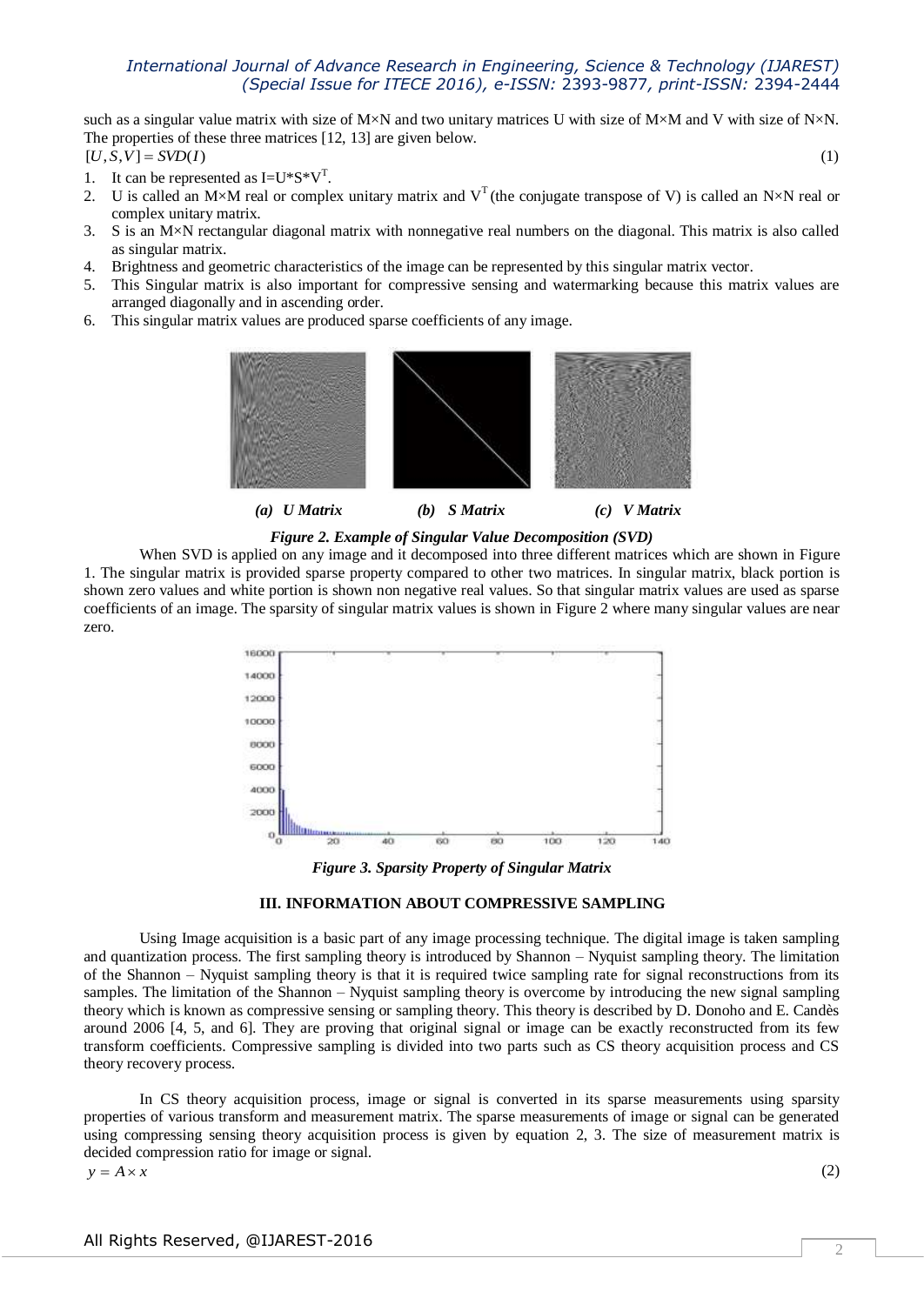$x = \psi \times f$  (3)

Where,  $y =$  sparse measurements of image or signal,  $A =$  measurement matrix,  $x =$  sparse coefficients of image or signal,  $\Psi$  = image transform,  $f$  = image or signal.

The CS theory recovery techniques recovered image or signal from its sparse measurements which having very less information for reconstruction of image or signal. There are so many researchers are proposed and described CS recovery algorithms which is based on optimization techniques in the last few years [5]. The CS theory recovery techniques are divided into two types such as linear optimization based techniques and greedy techniques. L norm minimization technique [5, 6] is based on linear optimization and provides good stability for signal or image reconstruction. But this technique is taken more computation time for image or signal reconstruction. When greedy techniques such as orthogonal matching pursuit (OMP), compressive sampling matching pursuit (COSAMP), basis pursuit (BP), and subspace pursuit (SP) and Iterative Hard Thresholding (IHT) [7, 8, 9, 10] are based on an iteration calculation for approximation coefficients of the image until a convergence criterion is fulfilled.

#### **IV. MEDICAL IMAGE COMPRESSION USING COMPRESSIVE SAMPLING**

The block diagram of medical image compression using compressive sampling is shown in Figure 4. In this approach, sparsity property of discrete wavelet transform and singular value decomposition is explored for the generation of sparse coefficients of image data. The steps of medical image compression are given below.



*Figure 4. Medical Image Compression Using Compressive Sampling*

- Take a sensor data with size of N×N. Then calculate the size of data.
- Generate discrete wavelet transform basis matrix with equal size of sensor data.
- Then sensor data converted into its wavelet coefficients by multiplying DWT basis matrix with original sensor data.  $W = \Psi \times I$  (4)

Where W = Wavelet Coefficients of Sensor Data,  $\Psi$  = DWT Basis Matrix, I = Original Sensor Data.

 Then apply Singular Value Decomposition (SVD) on wavelet coefficients of a sensor data and decomposed into singular value S, unitary matrix U & V. Then the singular value of wavelet coefficients is chosen as sparse coefficients *x*. The reason behind choosing a singular value as sparse coefficients is that it is sparser than wavelet coefficients.

$$
[U, S, V] = svd(W) \tag{5}
$$

- Generate measurement matrix A with size of  $M \times N$  using normal distribution with mean =0 and variance = 1. This measurement matrix A is same for embedder and decoder side. The value of M is decided the compression ratio of image.
- Generate sparse measurements of a sensor data by multiplication of the measurement matrix with sparse coefficients of a sensor data.

 $y = A \times S$  (6)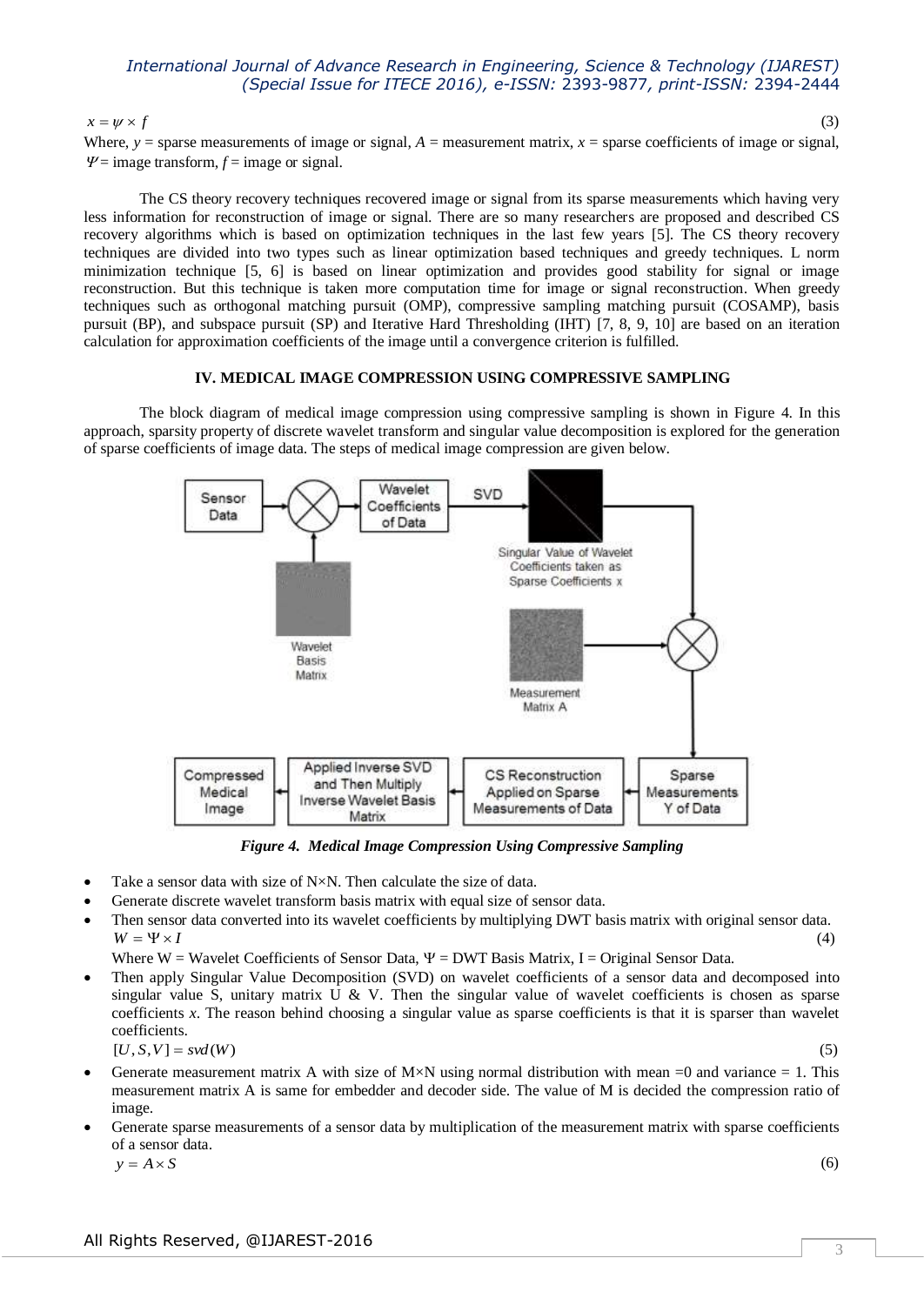Where  $y =$  Sparse Measurements of Sensor Data,  $A =$  Measurement Matrix,  $S =$  Singular Value of Wavelet Coefficients of Sensor Data.

 Then apply the CS recovery algorithm on sparse measurements of the sensor data along with measurement matrix. The output of the CS recovery algorithm is a singular value of wavelet coefficients of a sensor data.

$$
S' = OMP(y, A, M) \tag{7}
$$

Where  $S' =$  Extracted Singular Value of Wavelet Coefficients of a Sensor Data,  $y =$  Sparse Measurements of a Sensor Data, OMP = Orthogonal Matching Pursuit, A = Measurement Matrix, M = Row Size of a Sensor Data.

 Then apply inverse Singular Value Decomposition (SVD) on extracted sparse coefficients of sensor data with original unitary matrix U & V to get extracted sparse coefficients of a sensor data.

$$
x_{Extracted} = U * S' * V^{T}
$$
\n(8)

Where S' = Extracted Singular Value of Wavelet Coefficients of a Sensor Data, U & V = Original Unitary Matrices,  $x_{Extracted} = Extracted Wavelet Coefficients of a Sensor Data.$ 

 Finally, the inverse DWT basis matrix is multiplied with extracted wavelet coefficients of a sensor data to get compressed medical image.

$$
I_{Compressed} = \Psi^{\prime} \times x_{Extracted} \tag{9}
$$

Where  $I_{Compressed}$  = Compressed Medical Image,  $x_{Extracted}$  = Extracted Sparse Coefficients of a Sensor Data,  $Y'$  = Inverse DWT Basis Matrix.

### **V. RESULTS**

In this paper, wavelet transform such as Daubechies and singular value decomposition is used to create sparse coefficients of medical image which is necessary required of compressive sampling. For testing of proposed approach, CT medical image with size of 128×128 pixels is taken and which is shown in Figure 5.



*Figure 5. Test CT Images*

The orthogonal measurement matrix A is generated using a standard normal distribution with various sizes of M×N. The M is compression factor which is required for compression of medical image is decided first and then generate measurement matrix. Then this matrix is multiplied with the sparse coefficients of medical image to get sparse measurements using compressive sampling. Then OMP algorithm [8] is used for image reconstruction. The CT medical image can be compressed using compressive sampling using below procedure.

First generate Discrete Wavelet Transform (DWT) basis matrix with size of 128×128 using Daubechies (db2) wavelet. Then multiply DWT basis matrix with the original CT image to get wavelet coefficients of a CT image with size of 128×128. Apply SVD on wavelet coefficients of a CT image to get the singular value of wavelet coefficients of CT image with size of 128×128. This singular value of wavelet coefficients of a CT image is taken as sparse coefficients. Then generate a measurement matrix with size of  $115\times128$  using a standard normal distribution with mean = 0 and variance =1. The sparse measurements of standard normal distribution with size of  $115\times128$  are generated using  $y_{115\times128}$  $= A_{115\times128}\times x_{128\times128}$ . These sparse measurements are fed to the OMP algorithm with correct measurement matrix to get compressed CT image with compression ratio of 0.9. Figure 6 shows the original CT Image, Compressed CT Image, Wavelet coefficients of CT Image, Singular value of wavelet coefficients and sparse measurements of CT Image respectively.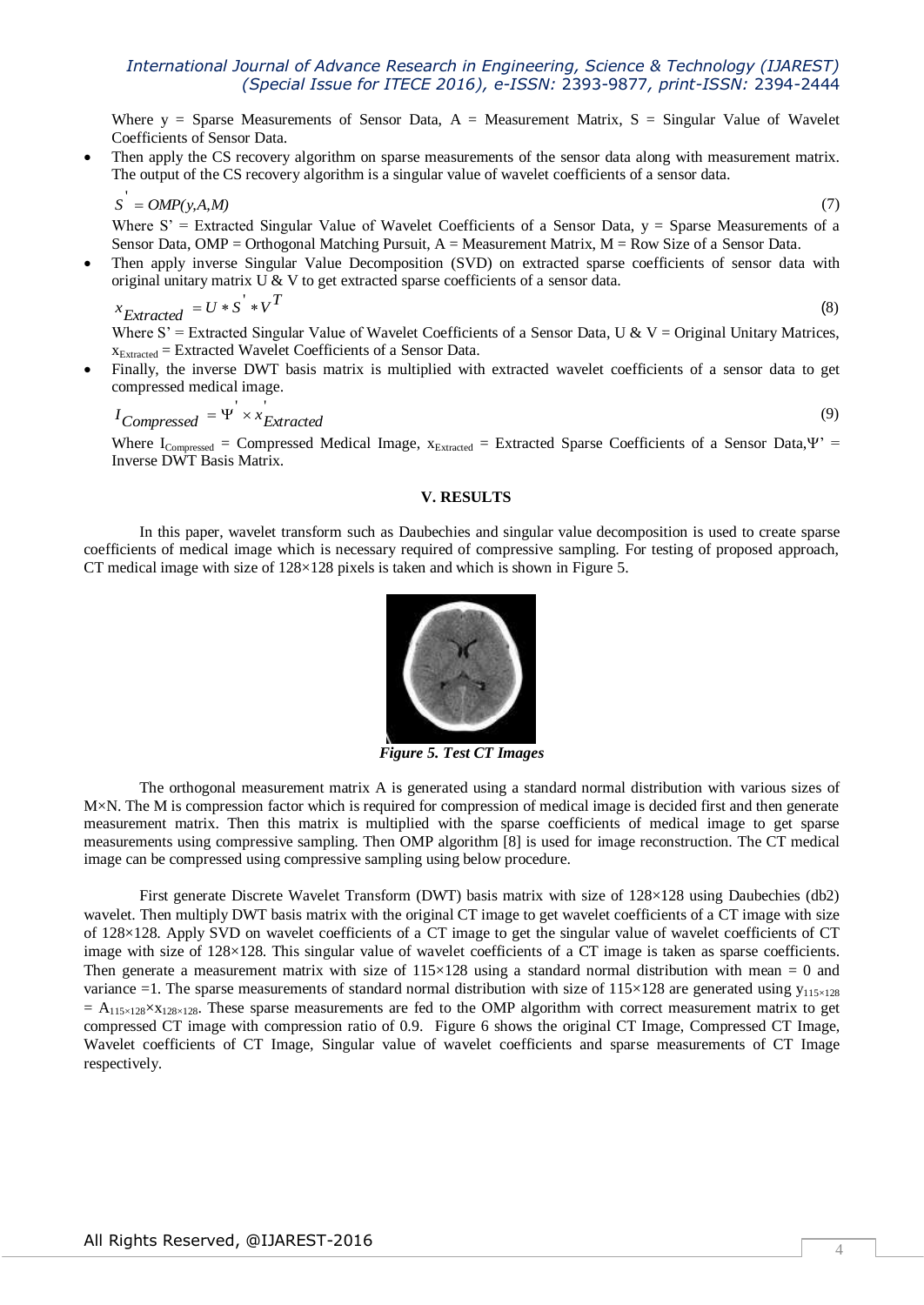

*Figure 6. Results of Compressed CT Image Using Compressive Sampling*

The quality measure such as Peak Signal to Noise Ratio (PSNR), Root Mean Square Error (RMSE), and Normalized Cross Correlation (NCC) are used for quality checked of compressed medical image [3, 11]. The compression ratio for medical image is calculated using below equation 10. The various sizes of sparse measurements have been generated and medical image is compressed using these measurements. The resultant compressed CT medical image is shown in Figure 7. The values of quality measures are calculated for these sparse measurements and summarized in Table 1.

*Compression* \_ *Ratio* = 
$$
\frac{Size\_of\_Sparse\_Measurements}{Size\_of\_Original\_Image}
$$
 (10)



*(g) Compression Ratio = 0.7 (h) Compression Ratio = 0.8 (i) Compression Ratio = 0.9 Figure 7. Compressed CT Image Using Various Compression Ratio*